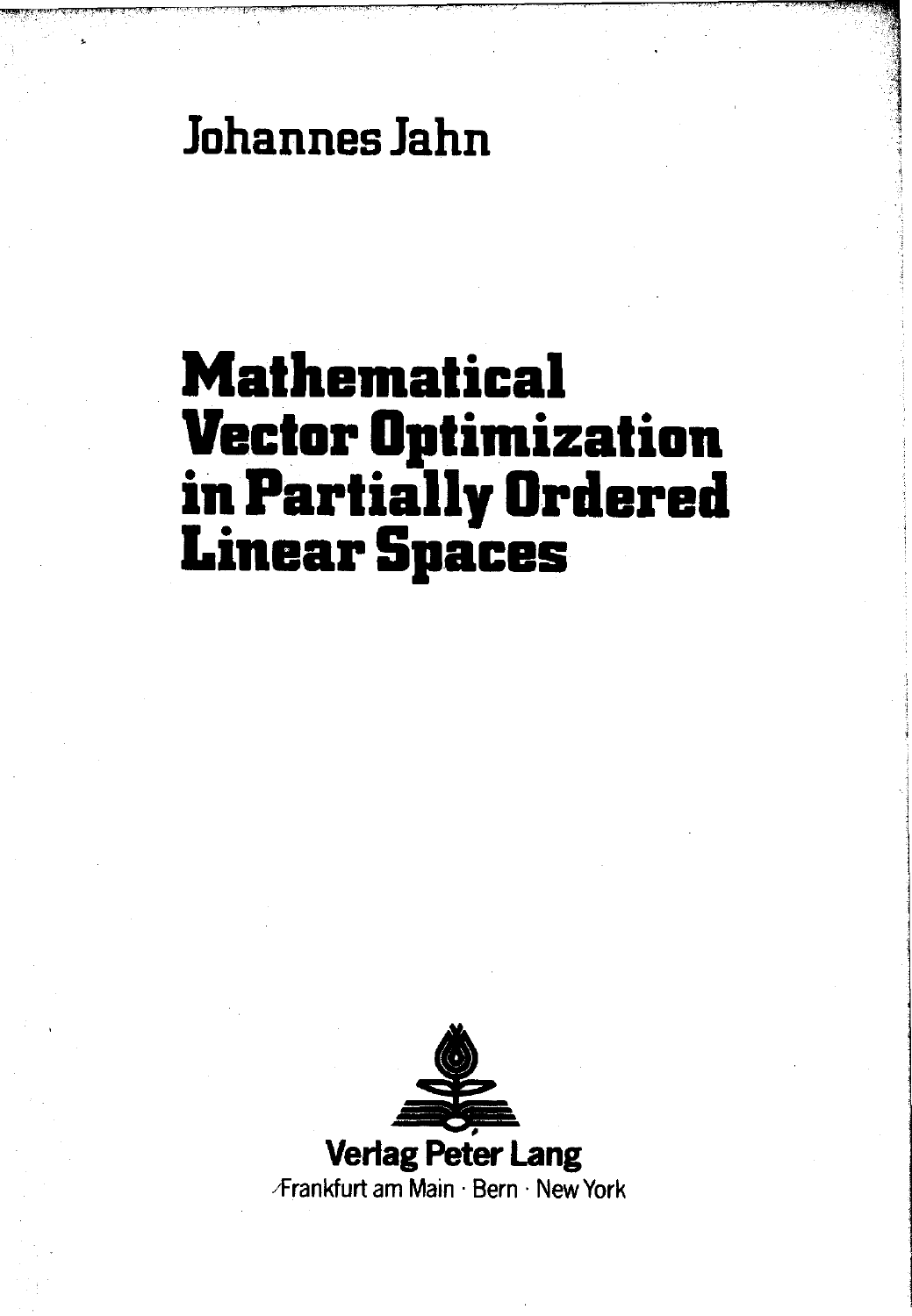## Table of Contents

|              |                               | Part I. Convex Analysis<br>-1                 |  |  |  |
|--------------|-------------------------------|-----------------------------------------------|--|--|--|
| $\mathbf{1}$ |                               | $\mathbf{1}$                                  |  |  |  |
|              | 1.1                           | Linear Spaces and Convex Sets<br>$\mathbf{1}$ |  |  |  |
|              | 1.2                           | Partially Ordered Linear Spaces  9            |  |  |  |
|              | 1.3                           | Topological Linear Spaces  19                 |  |  |  |
|              | 1.4                           | 30                                            |  |  |  |
| 2            | Mappings on Linear Spaces  35 |                                               |  |  |  |
|              | 2.1                           |                                               |  |  |  |
|              | 2.2                           | Differentiable Mappings<br>41                 |  |  |  |
| 3            |                               | Some Fundamental Theorems  57                 |  |  |  |
|              | 3.1                           | Zorn's Lemma and the Hahn-Banach Theorem  57  |  |  |  |
|              | 3.2                           | Separation Theorems  67                       |  |  |  |
|              | 3.3                           |                                               |  |  |  |
|              | 3.4                           | Two Theorems of Krein-Rutman  84              |  |  |  |
|              | 3.5                           | Tangent Cones and a Theorem of Ljusternik  87 |  |  |  |
|              |                               |                                               |  |  |  |
|              |                               | Part II. Theory of Vector Optimization  99    |  |  |  |
| 4            |                               |                                               |  |  |  |
| 5.           |                               |                                               |  |  |  |
|              | 5.1                           | Necessary Conditions for Optimal Elements     |  |  |  |
|              |                               | 109                                           |  |  |  |
|              | 5.2                           | Sufficient Conditions for Optimal Elements    |  |  |  |
|              |                               | 125                                           |  |  |  |
| 6.           |                               |                                               |  |  |  |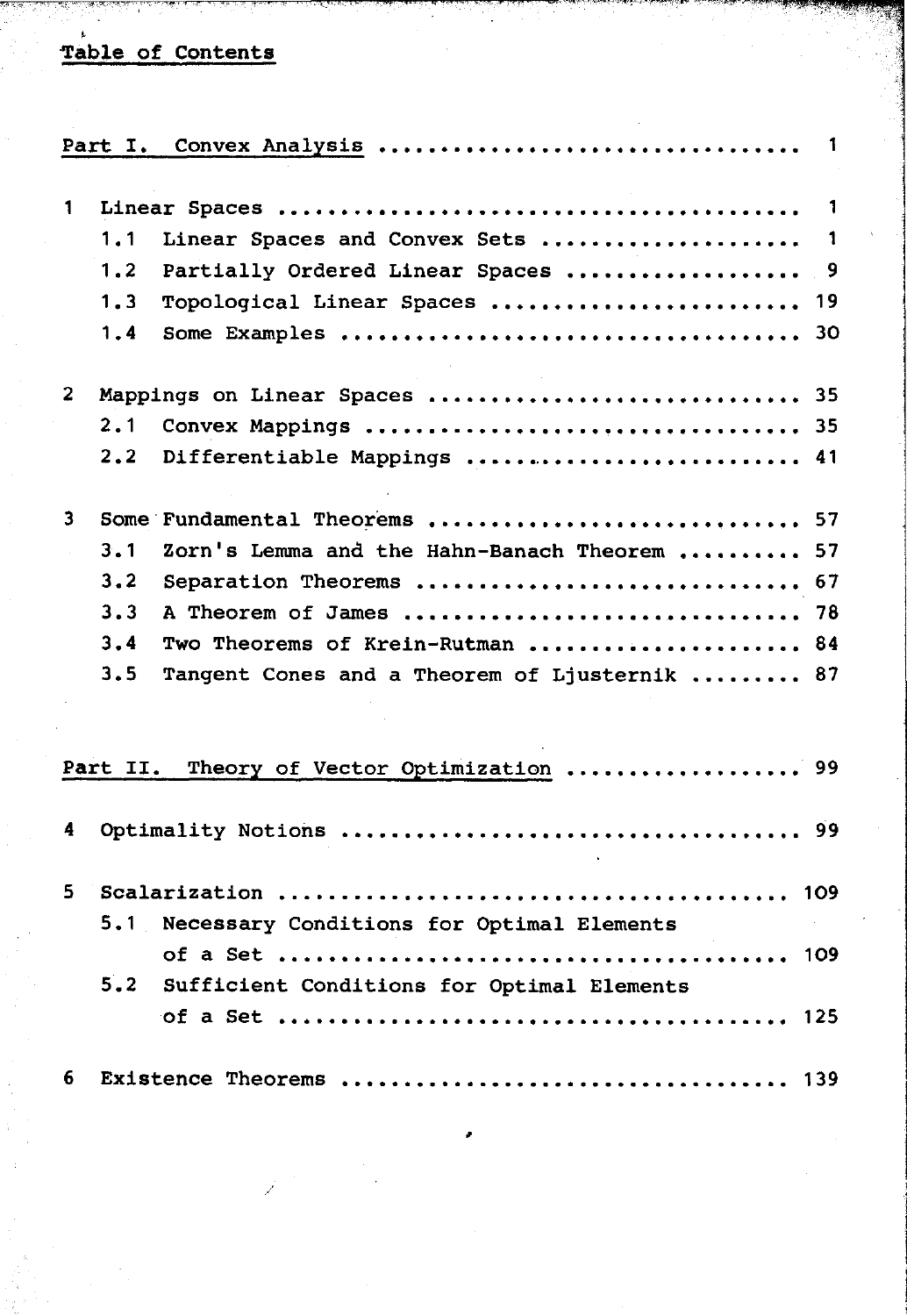## fable **of Contents**

| ۷ |     |                                                |  |
|---|-----|------------------------------------------------|--|
|   | 7.1 | Necessary Conditions for Minimal and Weakly    |  |
|   |     | Minimal Elements  152                          |  |
|   | 7.2 | Sufficient Conditions for Minimal and Weakly   |  |
|   |     | Minimal Elements  168                          |  |
|   |     | 7.2.1 Generalized Quasiconvex Mappings  168    |  |
|   |     | 7.2.2 Sufficiency of the Generalized           |  |
|   |     | Multiplier Rule  176                           |  |
|   |     |                                                |  |
| 8 |     |                                                |  |
|   | 8.1 | A General Duality Principle  185               |  |
|   | 8.2 | Duality Theorems for Abstract Optimization     |  |
|   |     |                                                |  |
|   | 8.3 | Specialization to Abstract Linear Optimization |  |
|   |     |                                                |  |
|   |     |                                                |  |
|   |     |                                                |  |
|   |     | Part III. Mathematical Applications  207       |  |
|   |     |                                                |  |
| 9 |     |                                                |  |
|   | 9.1 |                                                |  |
|   | 9.2 | Simultaneous Approximation  210                |  |
|   | 9.3 | Generalized Kolmogorov Condition  213          |  |
|   | 9.4 | Nonlinear Chebyshev Vector Approximation  216  |  |
|   | 9.5 | Linear Chebyshev Vector Approximation  224     |  |
|   |     | 9.5.1 Duality Results  226                     |  |

9.5.2 An Alternation Theorem .................... 232